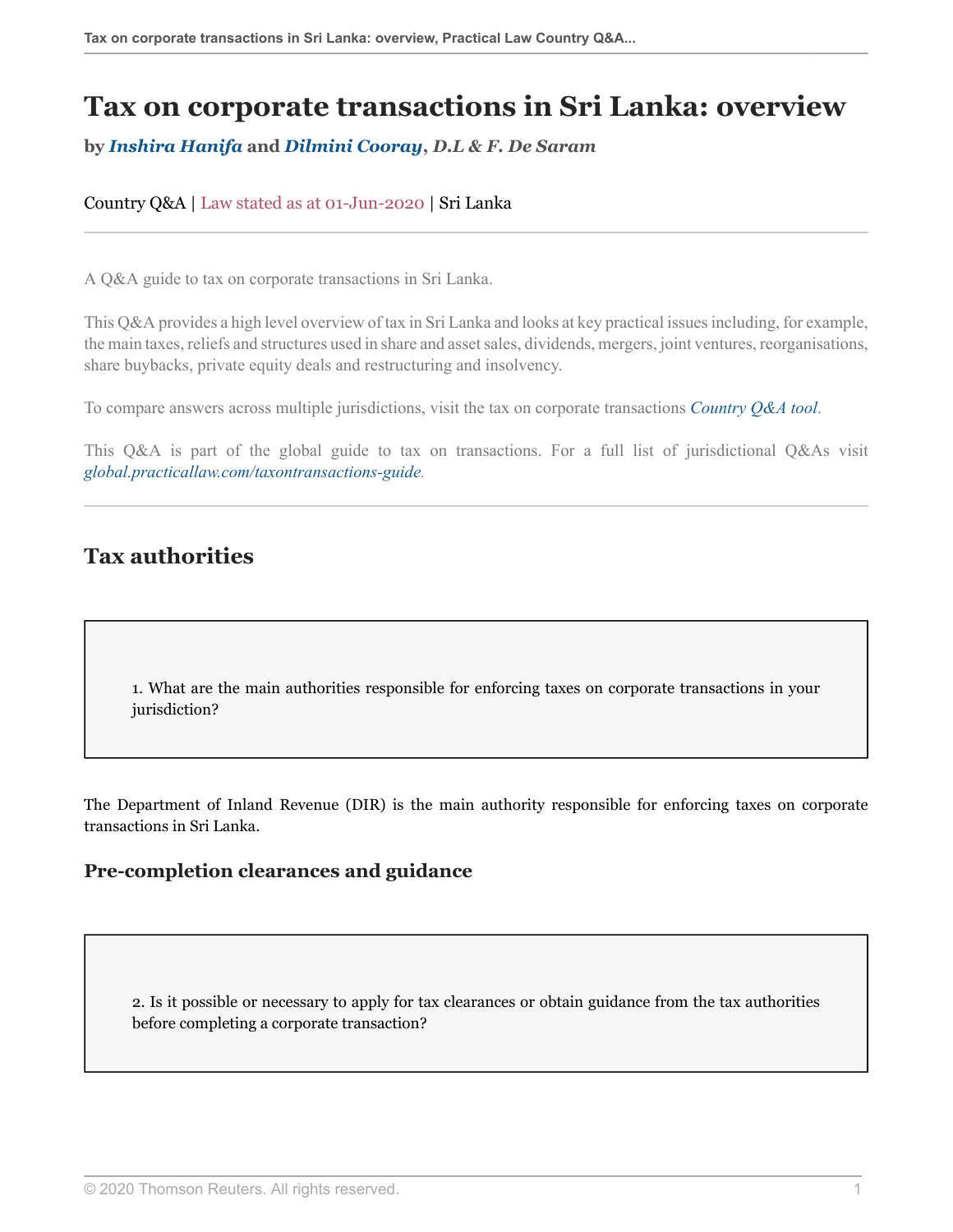Companies making outward remittances must obtain a tax clearance from the DIR, except for the following outward remittances:

- Sale proceeds of quoted shares owned by non-residents in companies resident in Sri Lanka.
- Dividends paid to non-resident shareholders.
- Foreign investments made by resident companies.
- Transportation expenses in relation to freight forwarding, courier services and airline services involving carriage of passengers and goods, subject to the submission of an annual clearance certificate.
- Payments to employees.
- Remittances by export companies in respect of services in relation to advertising (subject to periodical clearance from the DIR), sales promotion, marketing and trade fairs performed outside Sri Lanka.
- Remittances by export companies in respect of trade mark registrations outside Sri Lanka.
- Annual subscriptions for membership of professional bodies, or periodical subscriptions for journals, magazines and other publications.
- Remittances made in respect of visa expenses, medical expenses, air travel expenses and expenses on hotel accommodation abroad.
- Capital repayment of foreign loans obtained by resident companies.
- Payments made from one country to another, other than Sri Lanka (except where the account holder is resident in Sri Lanka) on instructions directly from clients outside of Sri Lanka.
- Payments for the import of any tangible goods.
- Payments relating to participation in foreign seminars, conferences and delegations. including registration fees.

Further, a tax clearance must be obtained when winding-up or liquidating a company.

However, due to the Covid-19 pandemic, the circular under which the payer is required to obtain a tax clearance is currently suspended by way of a public notice issued by the DIR, until further notice. Accordingly, persons in Sri Lanka are permitted to remit the gross amounts or net amount after deducting withholding tax (if applicable) set out in that public notice through commercial banks/authorised dealers.

Under the Inland Revenue Act No. 24 of 2017 (Inland Revenue Act), the taxpayer is given the opportunity to apply for a private ruling from the Commissioner-General of the Inland Revenue (CGIR) concerning the application of the provisions of the Inland Revenue Act to a transaction entered into, or proposed to be entered into, by that taxpayer. Private rulings are not binding on the taxpayer, but private rulings are binding on the CGIR as against that particular taxpayer (although they are not binding as against any other taxpayer).

## **Disclosure of corporate transactions**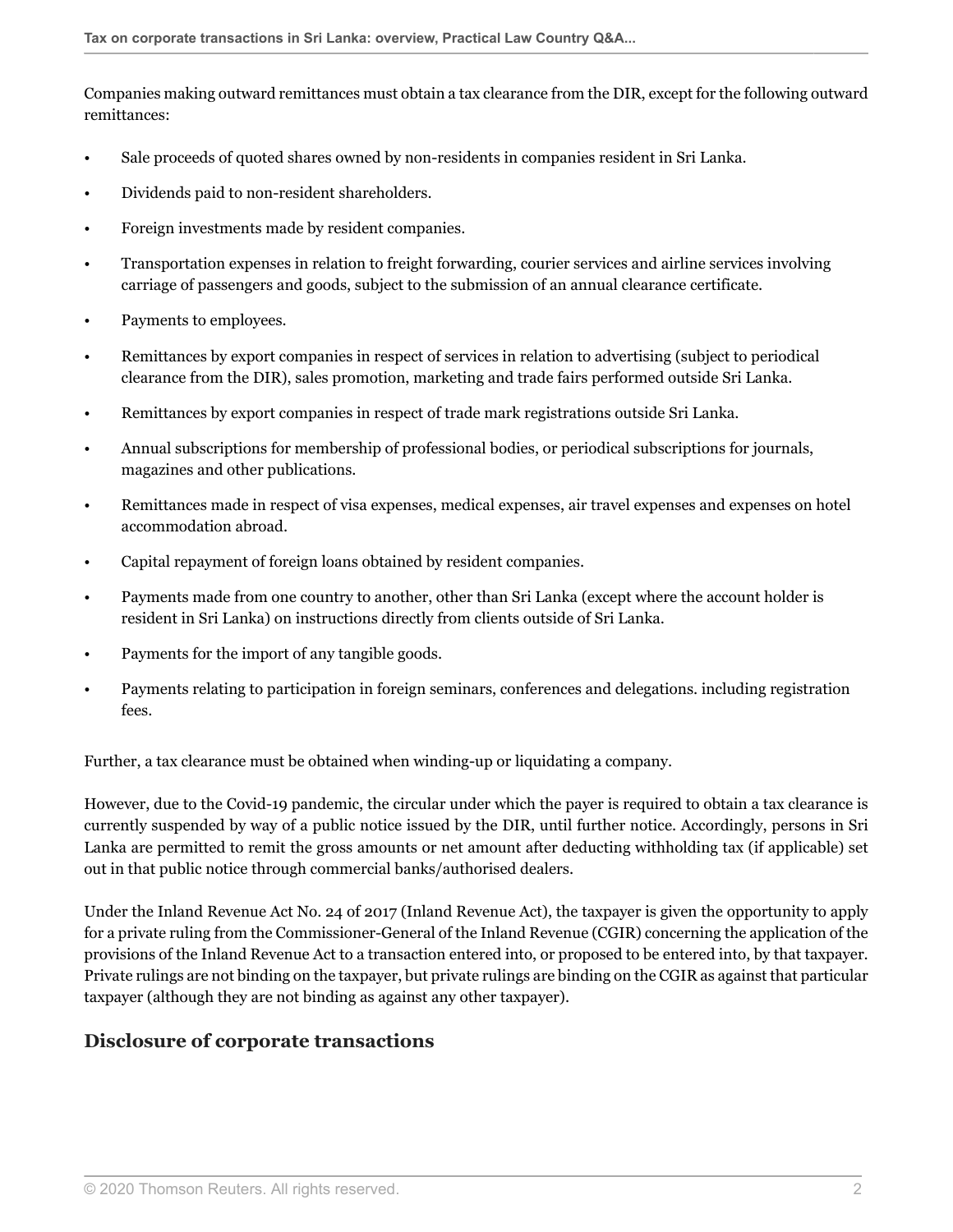3. Is it necessary to disclose the existence of any corporate transactions to the tax authorities?

#### **Circumstances where disclosure is required**

Corporate transactions are not required to be disclosed at the outset. However, under the general powers, certain officers of the DIR are empowered to request any information by way of a written notice. Hence, in order to allow the CGIR to determine whether a company has entered into a tax avoidance scheme or arrangement, the CGIR may require a company to disclose details pertaining to any action, trust, grant, agreement, arrangement, understanding, promise, plan, proposal or undertaking made by the company.

A company liable to pay capital gains tax on the gain from the realisation of an investment asset is required to furnish a return of capital gains tax.

Details of profits and income from other corporate transactions will be disclosed to the DIR by way of a return of income (*see [Question 5](#page-4-0)*). Further, companies carrying out controlled transactions with associated enterprises are required to submit information regarding such transactions to the DIR.

#### **Manner and timing of disclosure**

The CGIR may request the disclosure of details pertaining to any corporate transaction undertaken by a company. The manner and timing of such disclosure will be outlined in the CGIR's letter requesting such disclosure.

A return of capital gains tax in prescribed form must be submitted to the DIR no later than one month after the date of such realisation.

An annual transfer pricing disclosure form must be submitted to the DIR along with the return of income. Other specified documentation on transfer pricing must also be provided to the DIR within stipulated timelines or 30 days of the written request to do so being duly issued by the CGIR.

## **Main taxes on corporate transactions**

#### **Transfer taxes and notaries' fees**

4. What are the main transfer taxes and/or notaries' fees potentially payable on corporate transactions?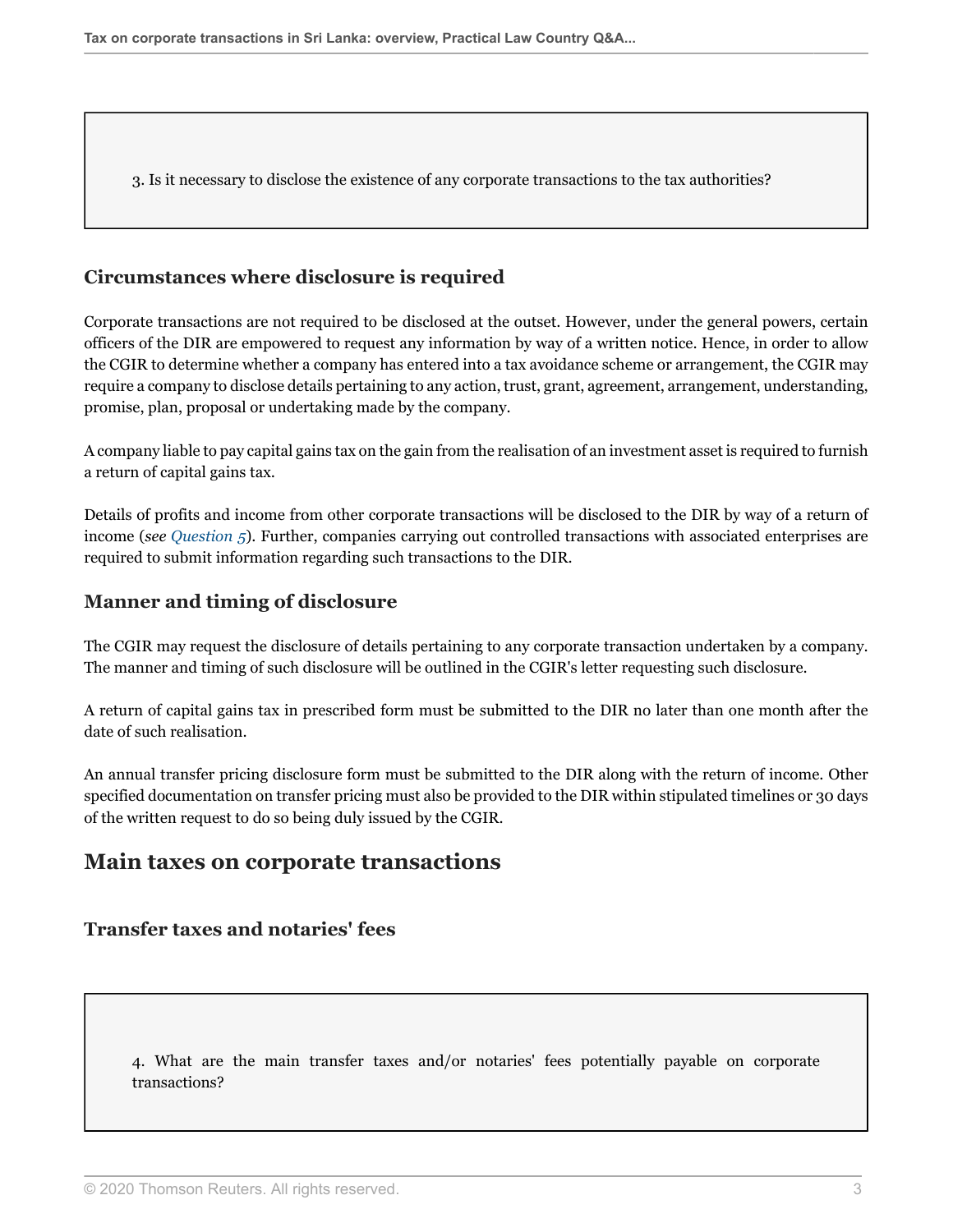## <span id="page-3-0"></span>**Stamp duty**

**Key characteristics.** Stamp duty is imposed on specific instruments which are executed, drawn or presented in Sri Lanka, as well as specific instruments that are executed outside Sri Lanka in relation to property situated in Sri Lanka which are presented in Sri Lanka. The rates at which the stamp duty is imposed are announced/published in the *Official Gazette of the Government of Sri Lanka* in relation to these instruments. Stamp duty is generally calculated as a percentage of the value of the instrument.

**Triggering event.** Stamp duty is payable at the point of execution of specific instruments identified by the regulations, such as:

- An affidavit.
- A policy of insurance.
- A periodic licence to carry on a trade, business, profession or vocation.
- A claim or demand from a credit cardholder for payment on account of usage of the card.
- A mortgage for a definite sum of money which affects any property.
- A promissory note.
- A lease or hire of any property.
- A receipt or discharge given for any money or other property.
- Any other instrument specified by the Minister by Gazette Order.

In addition, any deed of conveyance including transfers in relation to immovable property in Sri Lanka is subject to stamp duty.

Stamp duty is chargeable on the instrument and not on the transaction.

**Liable party/parties.** Stamp duty is paid by the person drawing, making or executing the instrument, except in relation to the following instruments:

- A policy of insurance: stamp duty is paid by the person effecting the insurance policy.
- A lease: stamp duty is paid by the lessee (in practice, stamp duty is shared by both parties, if agreed).
- A claim to the service provider from the holder of a credit card: stamp duty is paid by the credit cardholder.
- A licence: stamp duty is paid by the applicant.
- A deed of conveyance: stamp duty is paid by the buyer.
- A mortgage bond: stamp duty is paid by the mortgagor/borrower (in practice).

**Applicable rate(s).** Stamp duty is calculated as a percentage of the value of the instrument, which will vary based on the type of instrument or the fixed value on such instruments.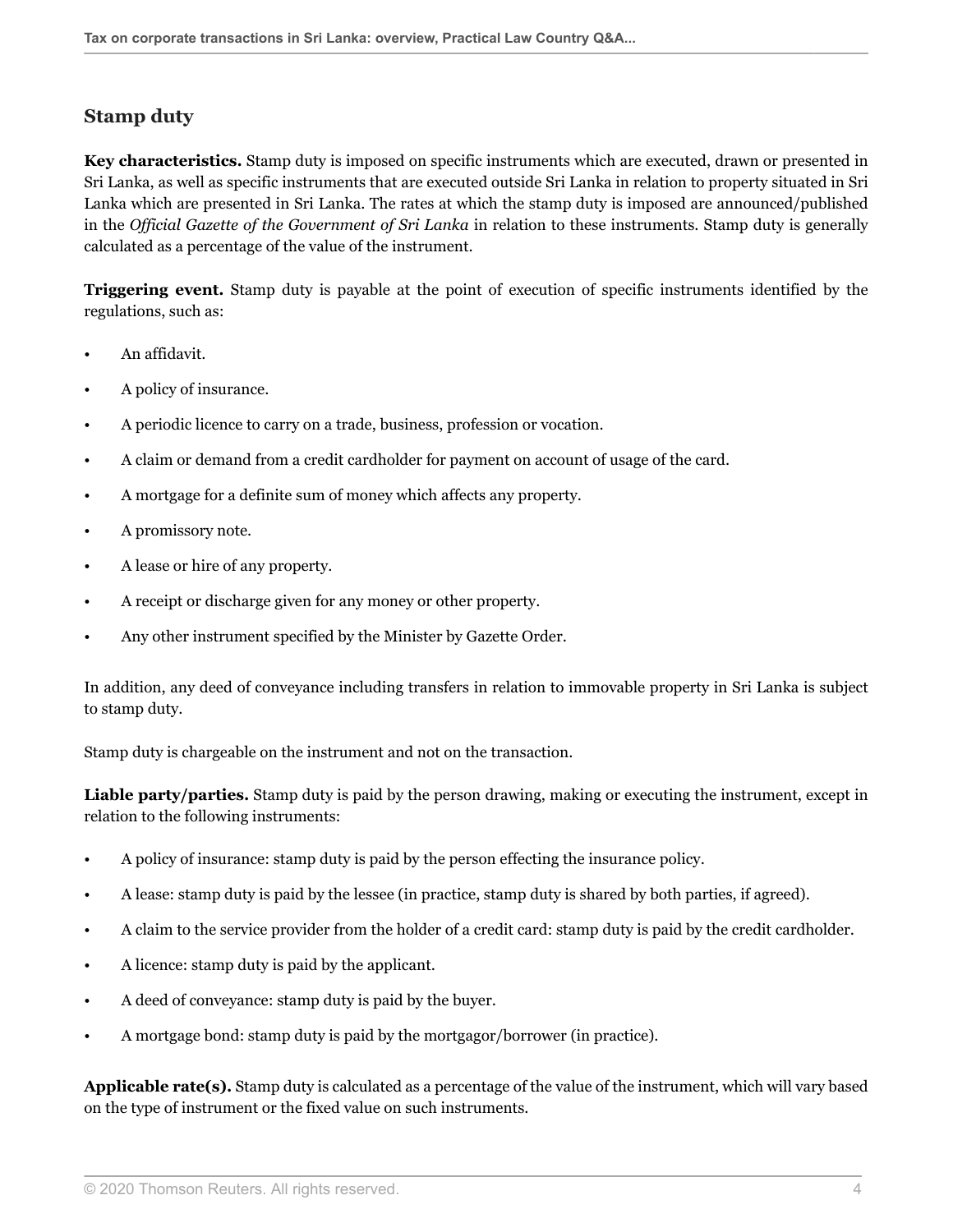#### **Share transaction levy**

**Key characteristics.** Under the Finance Act No. 5 of 2005, a share transaction levy is charged on share trading transactions that take place on the stock exchange.

**Triggering event.** The share transaction levy is payable on a share trading transaction conducted through the stock exchange.

**Liable party/parties.** Both the seller and the buyer pay the share transaction levy on the turnover of the share trading transaction.

**Applicable rate(s).** The applicable rate is 0.3% of the turnover of the share trading transaction.

#### **Notaries' fees**

**Key characteristics.** Under the Notaries Ordinance, a notary can charge a fee for services rendered and duties performed.

**Triggering event.** The notaries' fees will become payable upon the services being rendered to a person.

Liable party/parties. The person receiving, or who has received, the notary's services is liable to pay the notary's fee.

**Applicable rate(s).** In practice, the maximum rate chargeable by the notary is 3% of the transaction value.

#### **Corporate and capital gains taxes**

<span id="page-4-0"></span>5. What are the main corporate and/or capital gains taxes potentially payable on corporate transactions?

#### <span id="page-4-1"></span>**Corporate income tax**

**Key characteristics.** Under the Inland Revenue Act, a company resident in Sri Lanka is liable to pay corporate income tax on its taxable income, which is calculated as the total worldwide assessable income for the year from business, investment and other sources. Non-resident companies in Sri Lanka are only liable to pay corporate income tax on the profits and income arising in, and derived from, a source in Sri Lanka.

The following companies are considered to be tax resident in Sri Lanka and therefore subject to corporate income tax on the aggregate of its worldwide taxable income:

• A company either incorporated in, or formed under the laws of, Sri Lanka.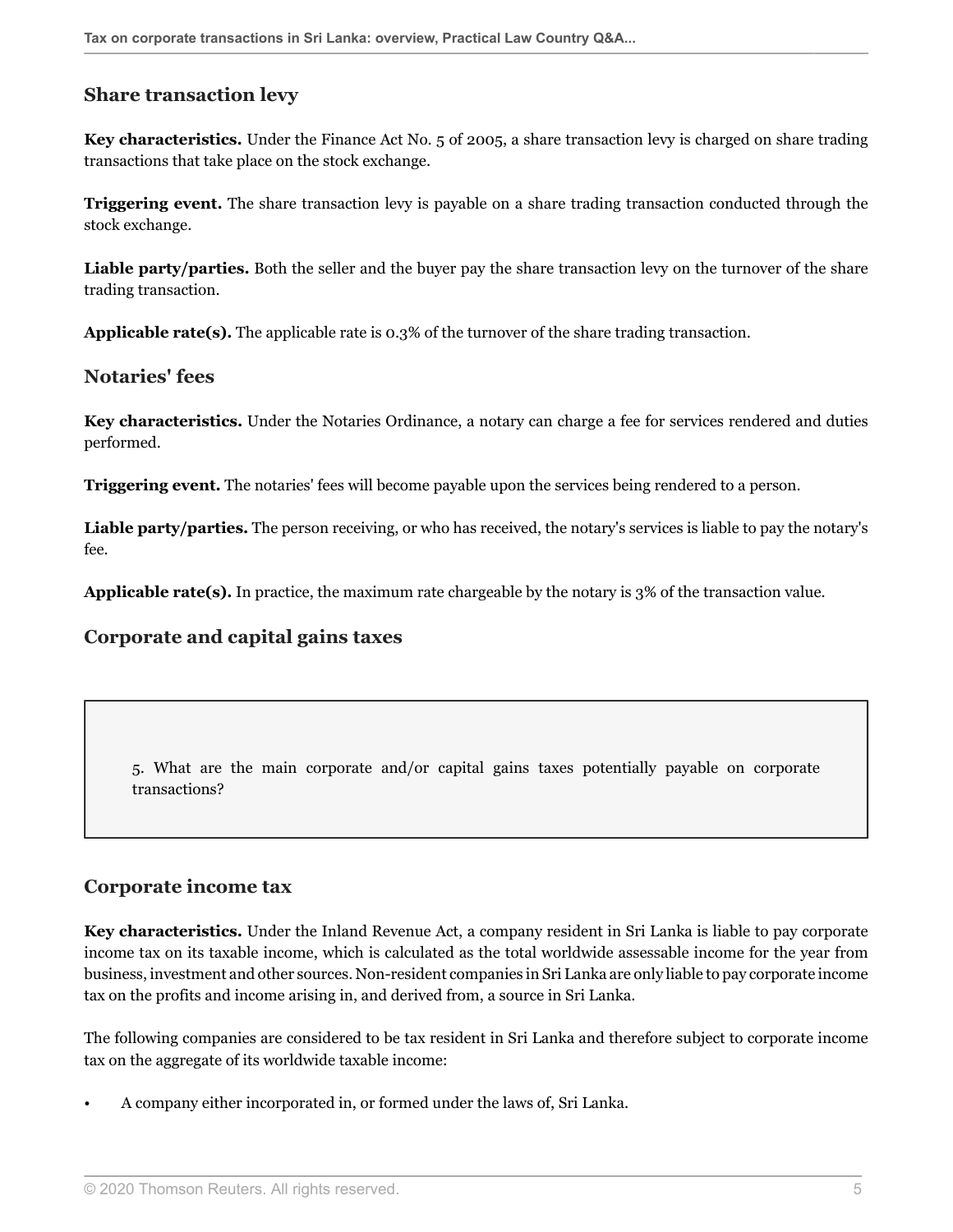- A company registered in Sri Lanka or which has its principal office in Sri Lanka.
- A company whose management and control of the affairs of that company are, at any time during the tax year, exercised in Sri Lanka.

**Triggering event.** All companies generating profit and income from their activities are required to make quarterly income tax payments. A statement of estimated tax payable is required to be submitted to the CGIR along with the first instalment of income tax. The year of assessment runs from 1 April in one year to 31 March of the subsequent year. A return of income pertaining to the year of assessment must be filed by companies on or before eight months from the end of the year of assessment. The same process applies to non-resident companies generating income in Sri Lanka.

**Liable party/parties.** The resident or non-resident company is liable to pay corporate income tax. In the event of default, the DIR may take action to recover any amounts due. Such default will attract penalties.

**Applicable rate(s).** The standard corporate income tax rate is 24%. The concessionary rate of 14% is available for companies on gains and profits from the following businesses:

- Small and medium enterprises (as defined in the Inland Revenue Act).
- Specified undertakings (as defined in the Inland Revenue Act, which includes operations such as freight forwarding and logistic services).
- Conducting a business of sale of goods/merchandise where the payment for the same is received in foreign currency and remitted to Sri Lanka through a bank.
- Agro-processing undertakings.
- Educational services.
- Undertakings for the promotion of tourism.
- Construction services.
- Healthcare services.
- Dividends received from a resident company.

A small and medium enterprise is defined to be a company which:

- Conducts business solely in Sri Lanka (other than an individual who is engaged in providing professional services individually or in partnership, being an individual who is professionally qualified).
- Does not have an associate that is an entity.
- Has an annual gross turnover of less than LKR500 million.

In addition, gains and profits of a company from the following industries will be subject to the following income tax rates:

• Manufacturing: 18%.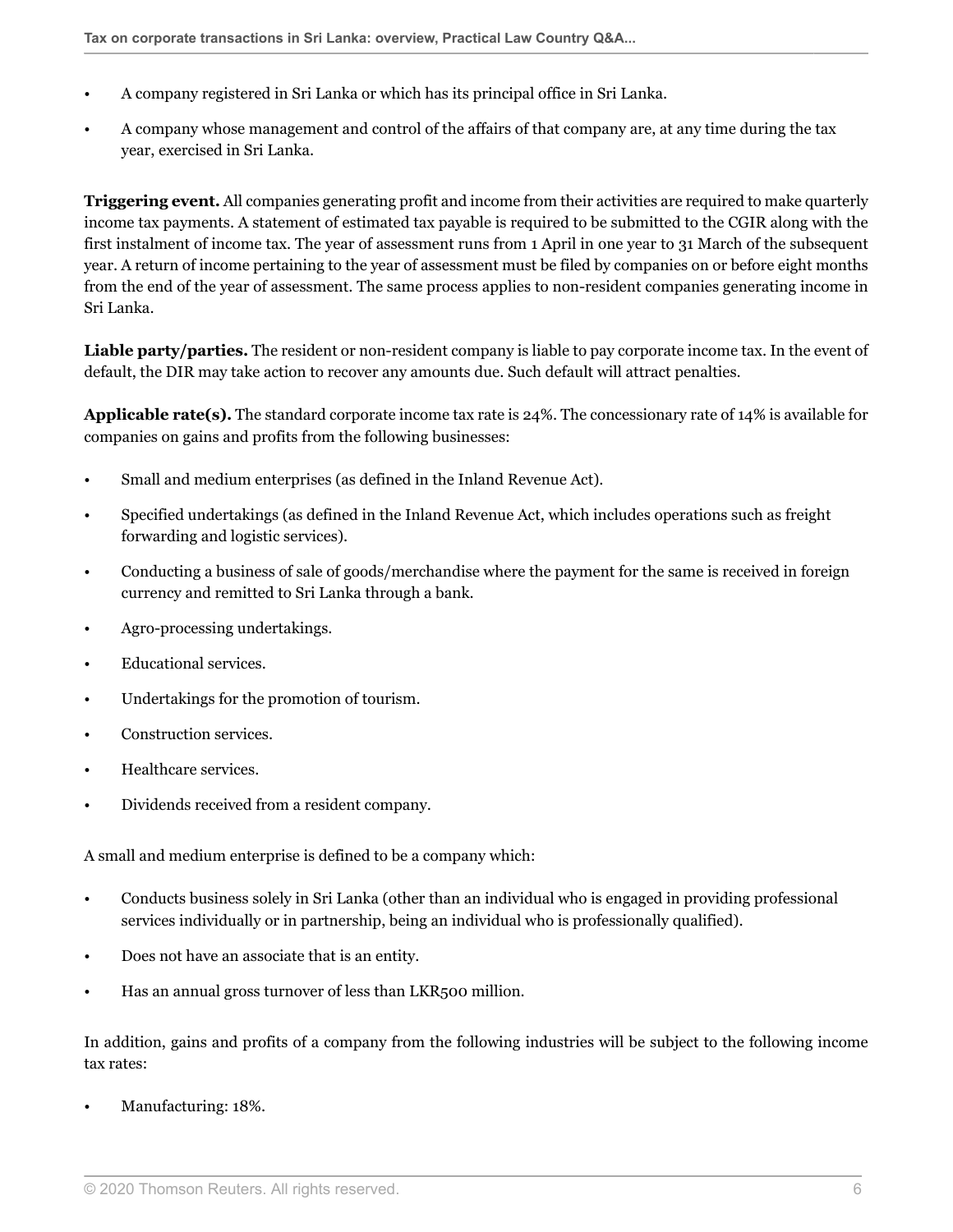- Betting and gaming: 40%.
- Manufacture/import and sale of any liquor or tobacco products: 40%.

Profits and income from certain activities such as information technology and enabled services as prescribed are exempt from income tax.

(These changes to the applicable income tax rates and exemptions are implemented with effect from 1 January 2020 by way of a decision made by the Cabinet of Ministers of Sri Lanka, published in a public notice issued by the DIR, although the formal amendments to the Inland Revenue Act are currently pending.)

## <span id="page-6-0"></span>**Capital gains tax**

**Key characteristics.** The Inland Revenue Act re-introduces capital gains tax on gains derived from the realisation of investment assets and liabilities (that is, certain assets held as part of an investment which are not used in the production of the company's business income).

**Triggering event.** The following events constitute the realisation of an asset or liability which trigger capital gains tax:

- Parting with ownership of an asset (including when the asset is sold, exchanged, transferred, distributed, cancelled, redeemed, destroyed, lost, expired, expropriated or surrendered), including when a person transfers ownership of an asset to an associate or any other person by way of a gift.
- When a debt claim is written off as a bad debt.
- Where the sum of consideration received from owning the assets (except trading stock or depreciable assets) exceeds the cost of such asset.
- When a person begins to employ trading stock, a depreciable asset, a capital asset of a business or an investment asset in such a way that it ceases to be an asset of any of those types.
- When a person resident in Sri Lanka ceases to be resident in Sri Lanka, certain assets owned by that person are deemed to be realised.
- In the case of assets of a person who ceases to exist, immediately prior to the death or cessation of its owner. This is a deemed transfer (or rather a deemed realisation) where the legislation treats an asset as transferred to a successor immediately before the death/cessation of the owner, even though no actual transfer has taken place before death/cessation.
- Where rights or obligations with a duration of more than 50 years relating to an asset owned by a person are assigned to another (including by way of a lease of that asset).
- When a person provides an asset under a finance lease or an instalment sale.

**Liable party/parties.** Liability for the payment of capital gains tax lies with the company realising the asset/ liability. In the event of default, the DIR may take action to recover any amounts due. Such default will attract penalties.

**Applicable rate(s).** The applicable rate of capital gains tax is 10%.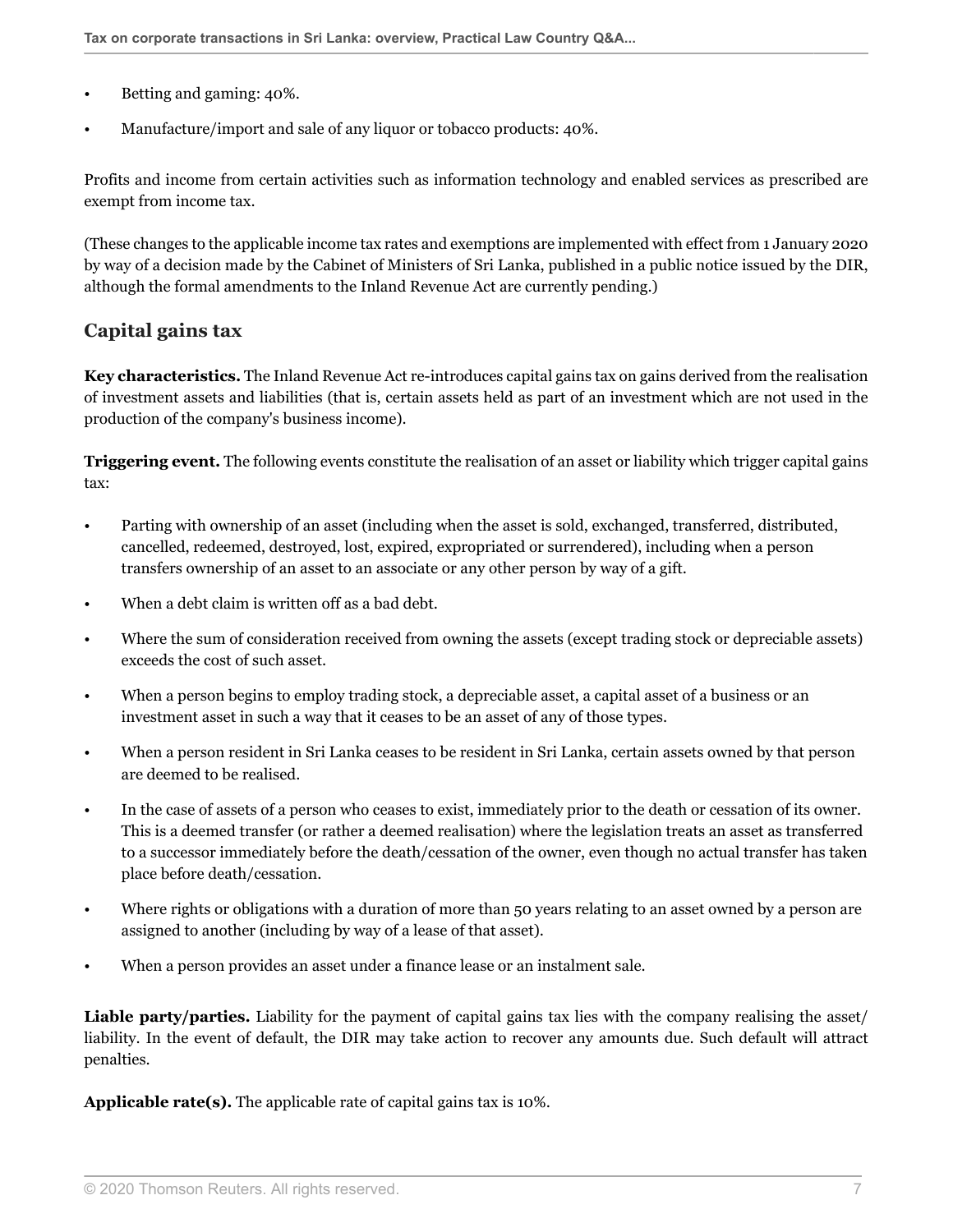#### **Value added and sales taxes**

6. What are the main value added and/or sales taxes potentially payable on corporate transactions?

#### <span id="page-7-0"></span>**Value added tax (VAT)**

**Key characteristics.** VAT is charged at the time of supply on every taxable supply of goods and services made during a taxable period, by a registered person in the course of carrying on, or carrying out, a taxable activity in Sri Lanka, and on the importation of goods into Sri Lanka by any person. A taxable activity is defined to include any activity carried on as a business, trade, profession or vocation, or every action in the nature of a trade and anything done in connection with the commencement or cessation of such activity.

**Triggering event.** VAT is payable when a company reaches a certain turnover threshold, at which time it must obtain VAT registration. The current VAT registration turnover threshold (with effect from 1 January 2020) is LKR75 million per quarter or LKR300 million per annum. (These changes are implemented under a decision made by the Cabinet of Ministers of Sri Lanka, published by way of a public notice by the DIR, and the formal amendments to the relevant legislation are currently pending.) For a company engaging in wholesale and retail trade, the applicable VAT registration turnover threshold is LKR12.5 million per quarter. When a company reaches these turnover thresholds, it must obtain VAT registration and charge VAT on the taxable supplies made by the company.

**Liable party/parties.** The VAT registered company sets off the input tax credits made against the output VAT received. The excess must be paid to the DIR on a monthly basis.

**Applicable rate(s).** The standard VAT rate is 8%. However, there are certain supplies which are considered to be exempt supplies, zero-rated supplies (such as the export of goods and services) or VAT chargeable on differential rates.

#### **Nation building tax (NBT)**

NBT has now been abolished with effect from 1 December 2019, under a decision made by the Cabinet of Ministers of Sri Lanka, although the formal amendments to the relevant legislation are still pending.

#### **Other taxes on corporate transactions**

7. Are any other taxes potentially payable on corporate transactions?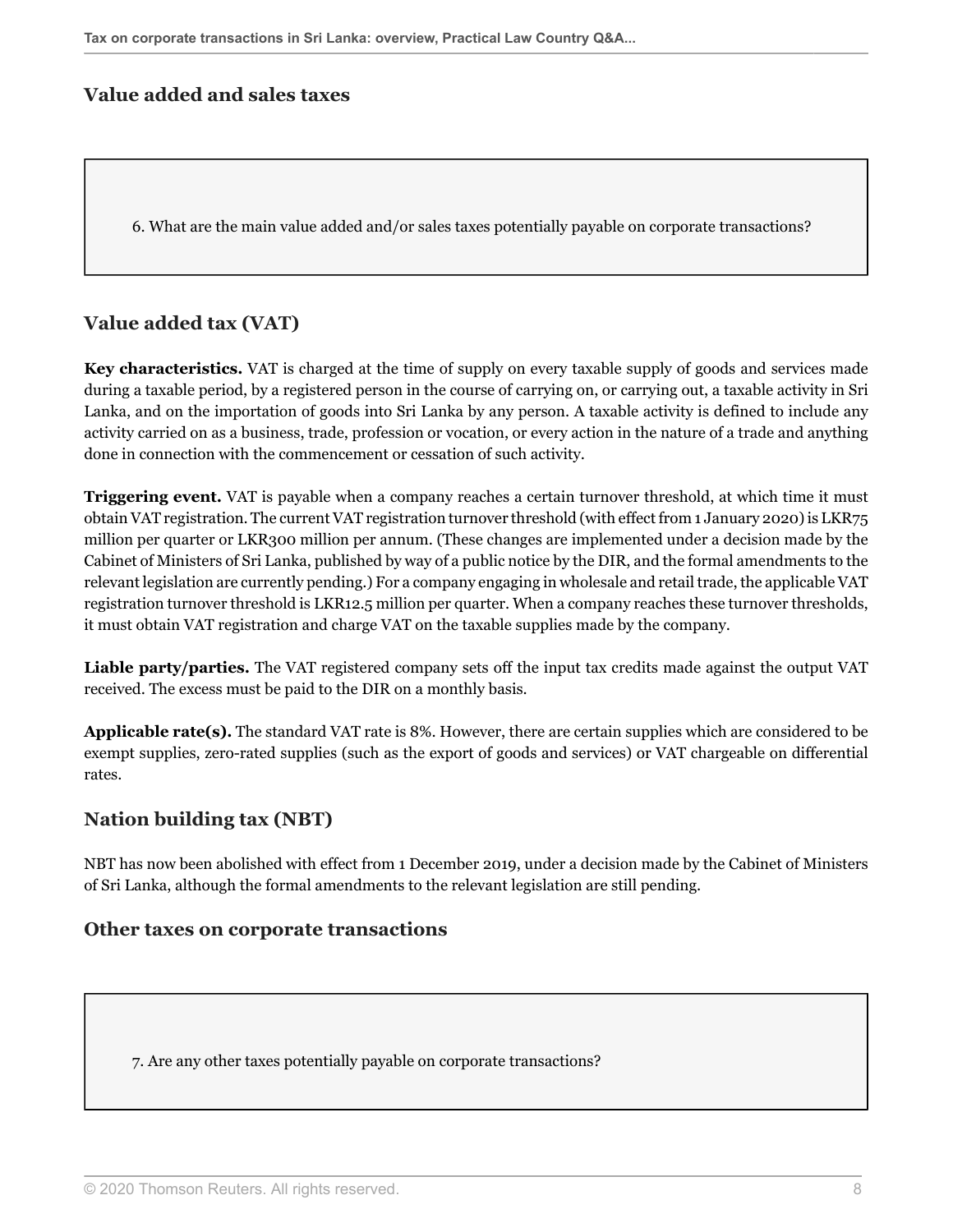There are no other taxes potentially payable on corporate transactions. The economic service charge that was previously applicable has now been abolished with effect from 1 January 2020 under a decision made by the Cabinet of Ministers of Sri Lanka, although the formal amendments to the relevant legislation are currently pending.

## **Taxes applicable to foreign companies**

8. In what circumstances will the taxes identified in *Questions 4* to *7* be applicable to foreign companies (in other words, what "presence" is required to give rise to tax liability)?

#### **Corporate income tax**

The following foreign companies are considered to be tax resident in Sri Lanka and therefore subject to corporate income tax on the aggregate of its worldwide taxable income:

- A company either incorporated in, or formed under the laws of, Sri Lanka.
- A company registered in Sri Lanka, or which has its principal office in Sri Lanka.
- A company whose management and control of the affairs of that company are, at any time during the tax year, exercised in Sri Lanka.

However, foreign companies which do not meet the above criteria will be treated as non-resident for tax purposes and will be subject to income tax to the extent that the income arises in, or is derived from a source, in Sri Lanka. Further, a non-resident company carrying on business in Sri Lanka through a Sri Lankan permanent establishment is required to pay remittance tax on the remitted profits at the rate of 14%.

## **VAT**

Foreign companies making taxable supplies in Sri Lanka exceeding the turnover thresholds are liable to charge VAT at a rate of 8% on its supplies (*see Question 6, [Value added tax \(VAT\)](#page-7-0)*).

## **Capital gains tax**

Capital gains tax is payable by foreign companies on gains derived from the realisation of investment assets located in Sri Lanka (*see Question 5, [Capital gains tax](#page-6-0)*).

## **Stamp duty**

Stamp duty is payable by foreign companies executing instruments in Sri Lanka which are subject to stamp duty (*see Question 4, [Stamp duty](#page-3-0)*).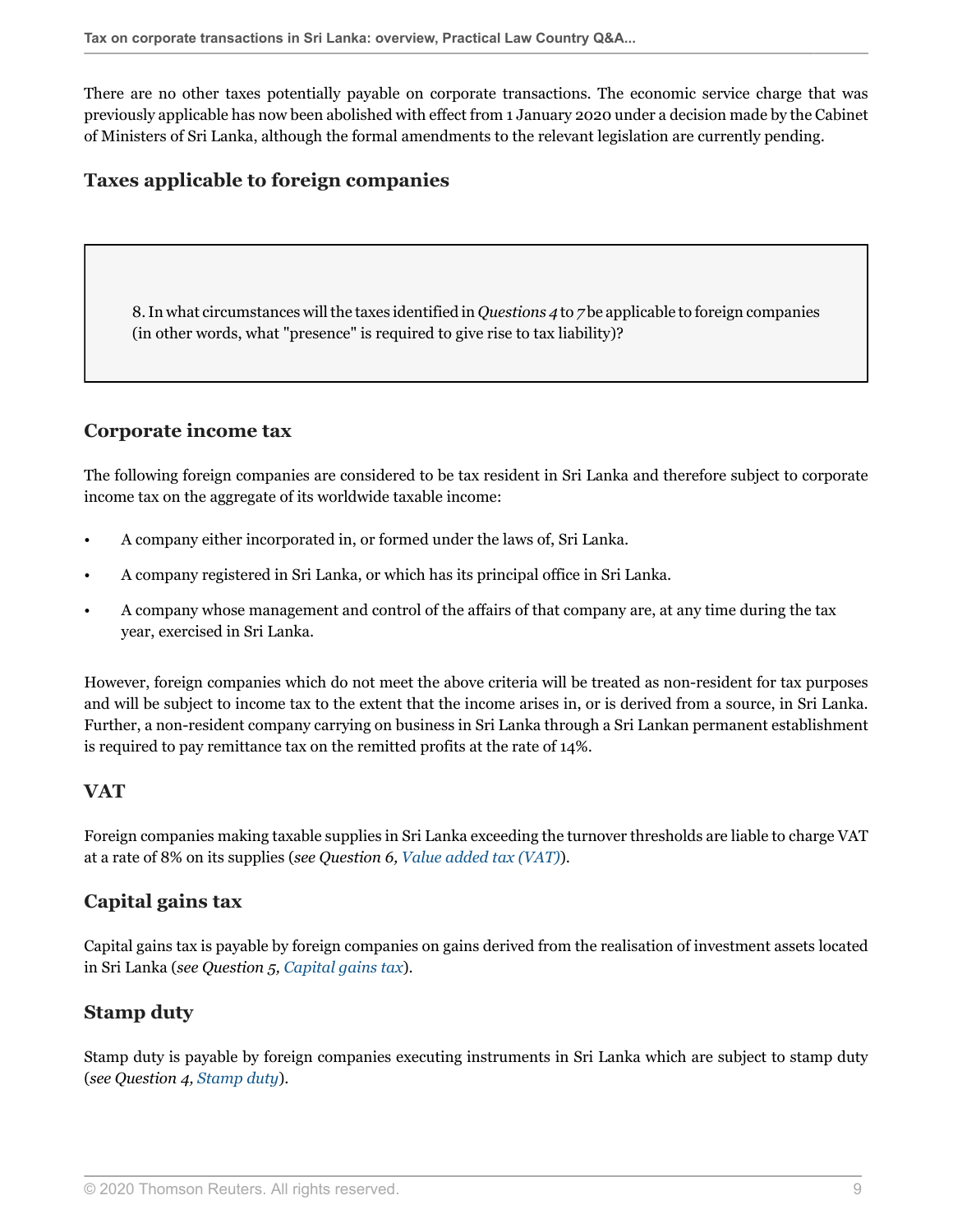## **Dividends**

<span id="page-9-0"></span>9. Is there a requirement to withhold tax on dividends or other distributions?

No: dividends are not subject to withholding tax in Sri Lanka.

However, with effect from 1 April 2020, a company paying dividends to a resident person is required to deduct advance income tax from such dividends paid, provided that the recipient has consented to such a deduction by way of a declaration made to the company. The rate of the deduction will vary based on the type of recipient (that is, an individual, a company or a partnership) and the income declared by such recipient.

(These changes are implemented under a decision made by the Cabinet of Ministers of Sri Lanka, published by way of a public notice and circulars by the DIR, and the formal amendments to the relevant legislation are currently pending.)

## **Share acquisitions and disposals**

## **Taxes potentially payable**

<span id="page-9-1"></span>10. What taxes are potentially payable on a share acquisition/share disposal?

## **Corporate income tax**

If a company engages in acquiring and disposing of shares as a business, the proceeds received from such activities will be taxed as part of the taxes due under corporate income tax.

#### **VAT**

Companies engaged in acquiring and disposing of shares as a business are subject to VAT as a financial service. Profits derived from such business activity are subject to VAT on financial services at a rate of 15%.

## **Capital gains tax**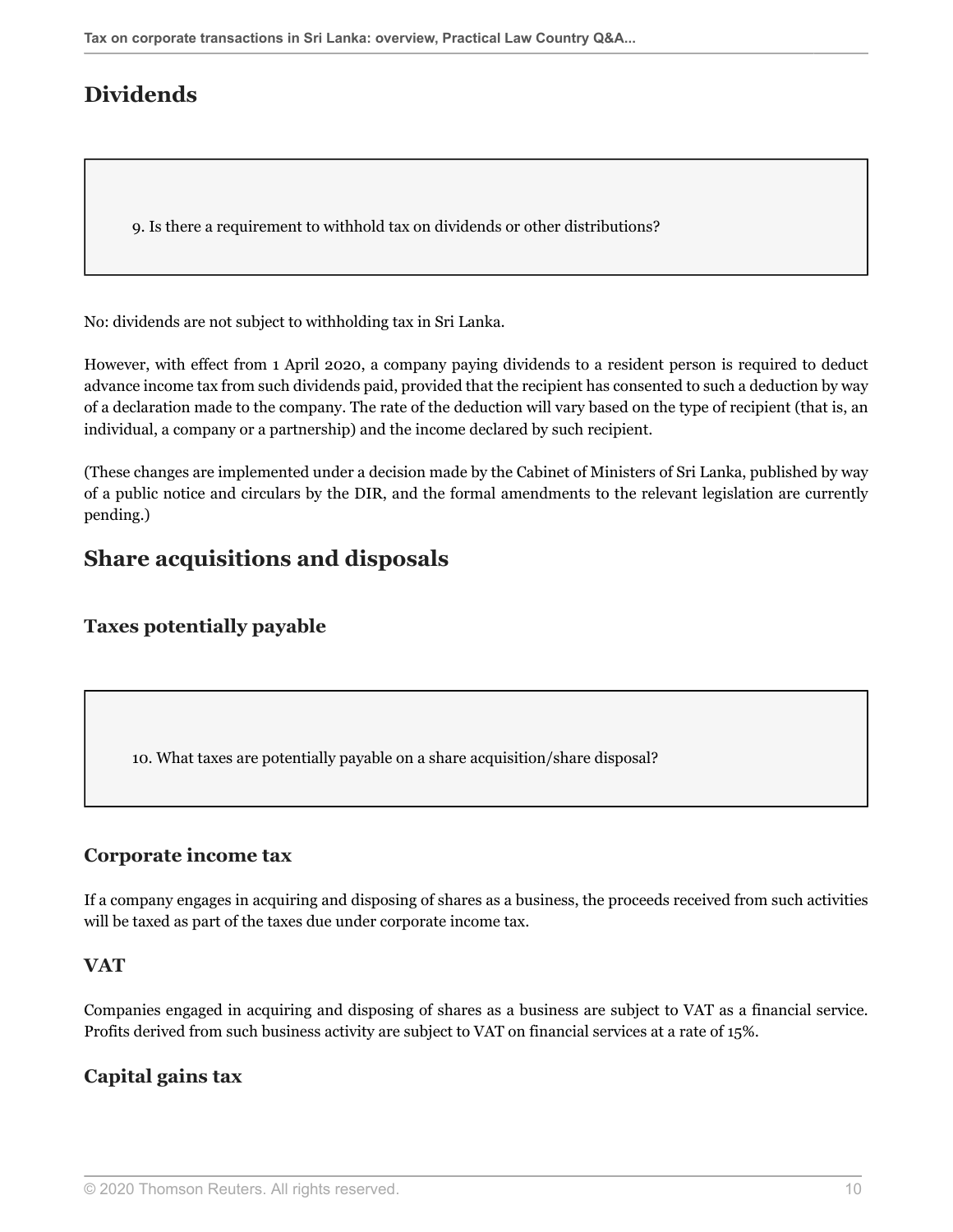If a company derives a gain from the disposal of shares of companies other than listed companies which are held as an investment by the company, that gain will be subject to capital gains tax at a rate of 10%.

#### **Share transaction levy**

Under the Finance Act No. 5 of 2005 a share transaction levy is charged on share transactions taking place on the stock exchange. The applicable rate is 0.3%, which is imposed on both the seller and the buyer on the turnover of every share trading transaction.

## **Exemptions and reliefs**

<span id="page-10-0"></span>11. Are any exemptions or reliefs available to the liable party?

## **Capital gains tax**

Capital gains tax will not be applied to:

- Gains arising from the disposal of listed shares (that is, an asset consisting of share quoted in any official list published by any stock exchange licensed by the Securities and Exchange Commission of Sri Lanka).
- Gains on the realisation of shares of a non-resident company derived by a person with respect to a substantial participation in the non-resident company. A "substantial participation" means holding 10% or more of the value of shares in the company (excluding redeemable shares) together with control, directly or indirectly, of 10% or more of the voting power in the company.

Further, a gain made by a resident individual from the realisation of an investment asset that does not exceed LKR50,000, and total gains made during the year of assessment that do not exceed LKR600,000, will be exempt from capital gains tax.

## **Tax advantages/disadvantages for the buyer**

12. Please set out the tax advantages and disadvantages of a share acquisition for the buyer.

## **Advantages**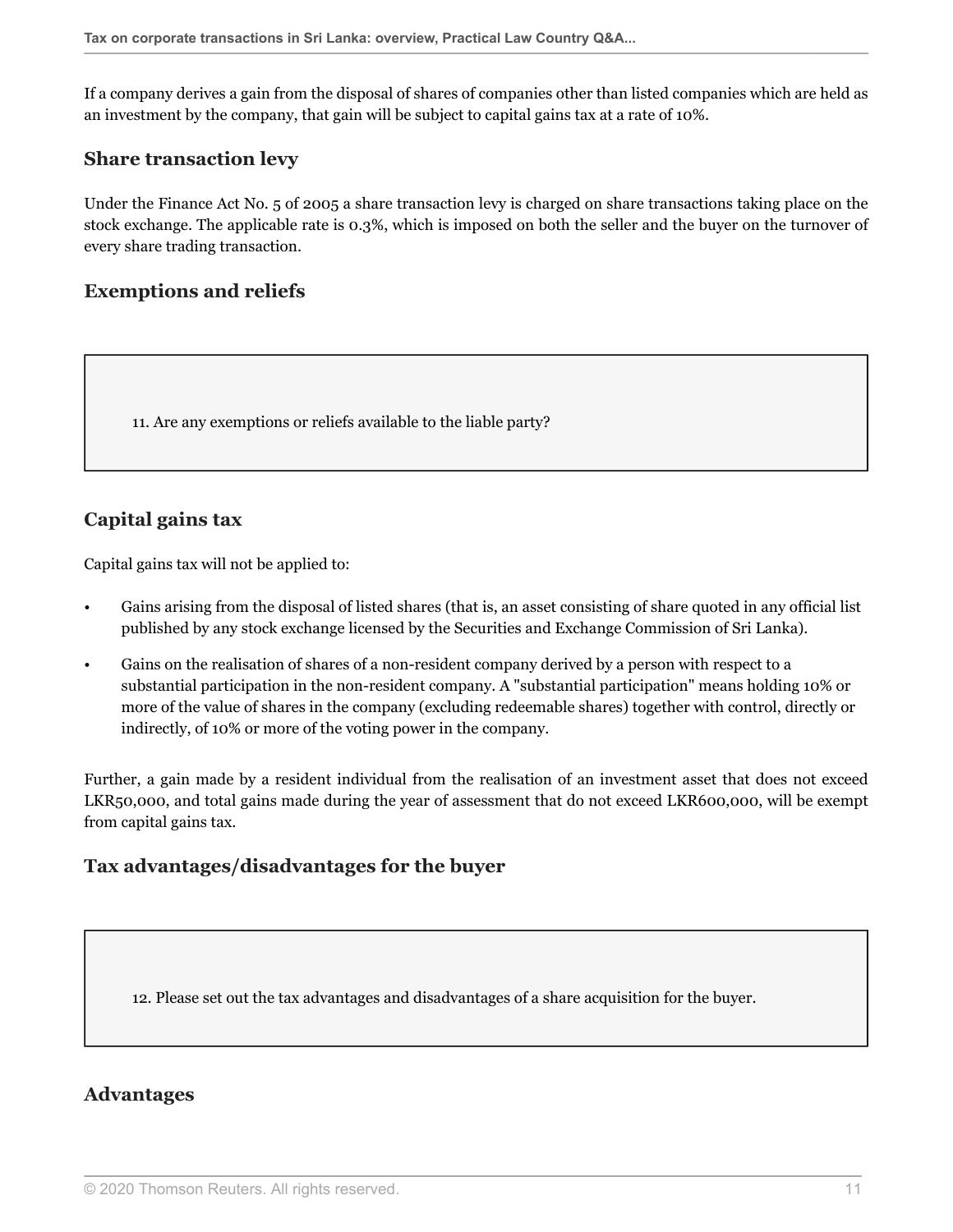The buyer is not subject to taxes on the share acquisition, except in relation to quoted shares.

#### **Disadvantages**

The buyer cannot claim capital allowances.

## **Tax advantages/disadvantages for the seller**

13. Please set out the tax advantages and disadvantages of a share disposal for the seller.

## **Advantages**

Any trading losses arising out the business of a share transactions (including disposals) can be set off against future business profits of the company when calculating its corporate income tax liability.

## **Disadvantages**

The seller is not eligible for any relief on capital allowances, and the responsibility for the payment of corporate income tax or capital gains tax on the disposal of shares which are investment assets is on the seller.

#### **Transaction structures to minimise the tax burden**

14. What transaction structures (if any) are commonly used to minimise the tax burden?

There are no particular structures used to minimise the tax liability on share acquisitions or disposals.

## **Asset acquisitions and disposals**

#### **Taxes potentially payable**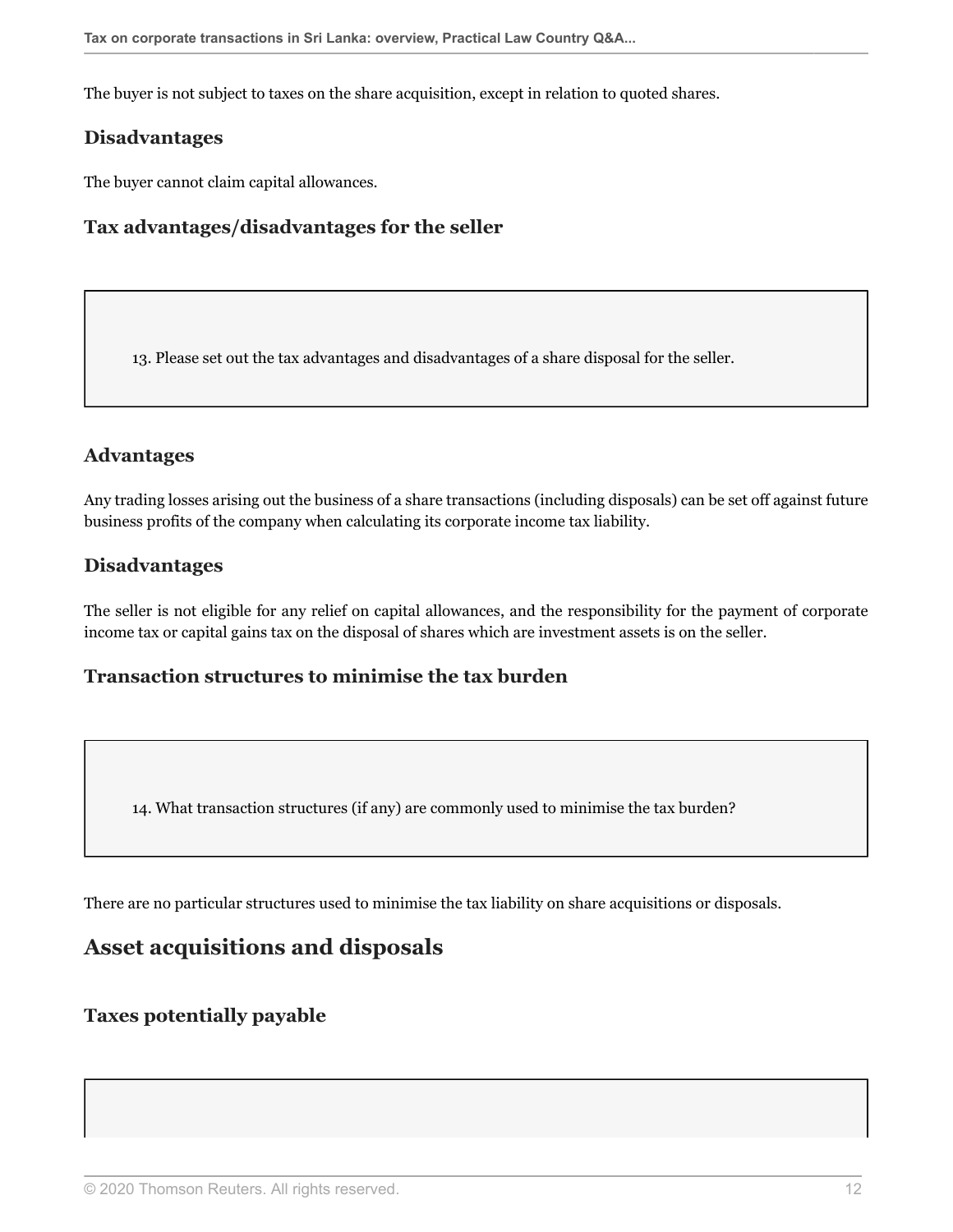15. What taxes are potentially payable on an asset acquisition/asset disposal?

#### **Corporate income tax**

Any gain arising on a disposal of assets used in a business is liable to corporate income tax as it constitutes business income.

#### **Capital gains tax**

Any gain arising on a disposal of an investment asset, such as land or buildings which are considered as investment assets, is liable to capital gains tax at a rate of 10%.

#### **Stamp duty**

A transfer of immovable property in Sri Lanka is subject to stamp duty on the value appraised by the relevant revenue officer of the provincial council, which is payable by the buyer to the provincial council of the relevant province where the property is situated, at the following rates:

- For the first LKR100,000 (or part thereof): 3%.
- For the balance: 4%.

#### **VAT**

Acquisition and/or disposal of assets will be subject to VAT at the rate of 8%.

## **Exemptions and reliefs**

16. Are any exemptions or reliefs available to the liable party?

## **Capital gains tax**

Gains on the realisation of sovereign bonds issued by, or on behalf of, the Government of Sri Lanka denominated in local or foreign currency, derived by any non-resident persons (other than a Sri Lankan permanent establishment) are exempt from capital gains tax. (This change is implemented with retrospective effect (that is, with effect from 1 April 2018) under a decision made by the Cabinet of Ministers of Sri Lanka, published by way of a public notice by the DIR, and the formal amendments to the relevant legislation are currently pending.)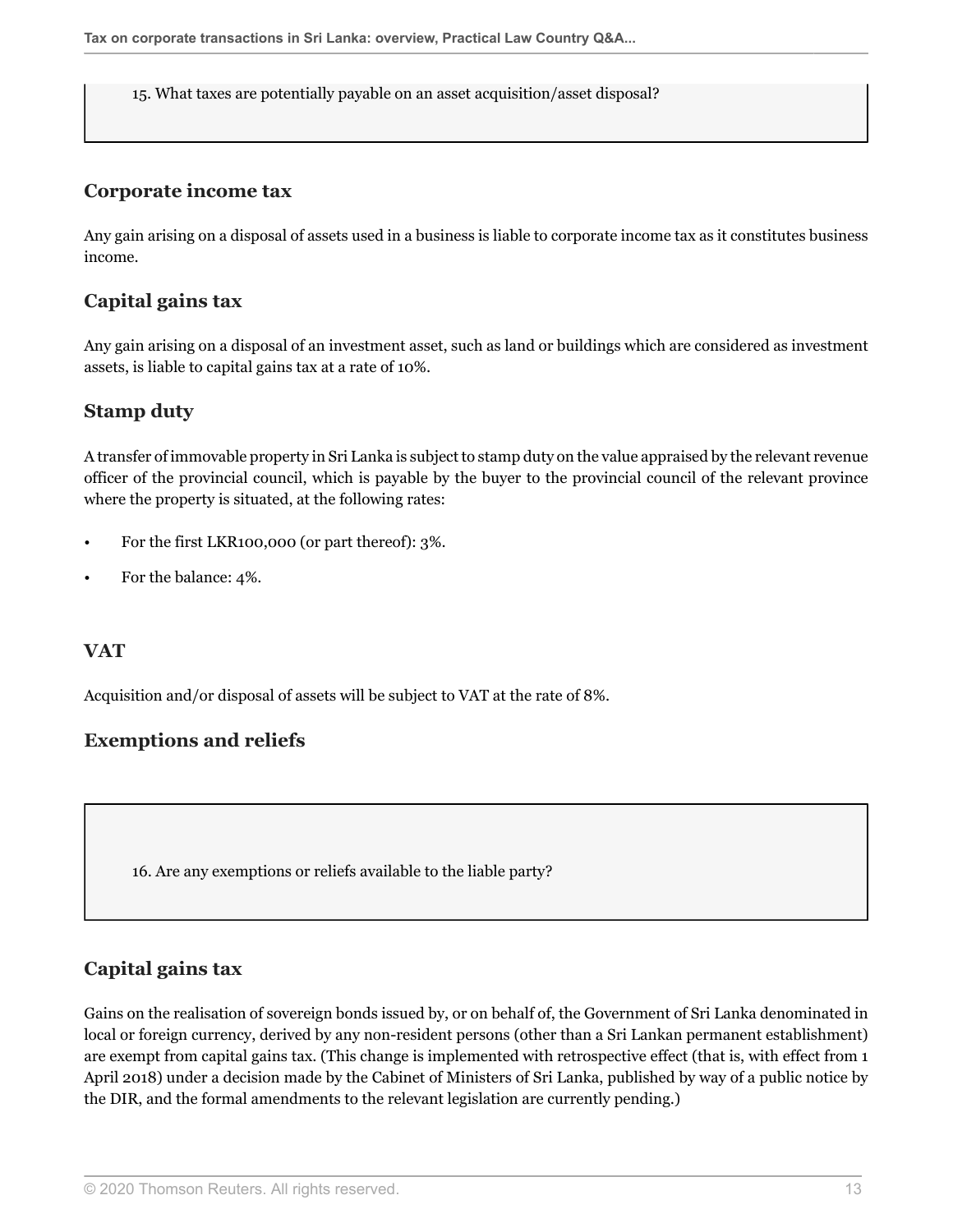There are no other exemptions available for corporates.

The following types of gains made by a resident individual will be exempt from capital gains tax:

- Gains from the realisation of an investment asset that do not exceed LKR50,000, and the total gains made during the year of assessment that do not exceed LKR600,000.
- Gains from the realisation of his or her principal place of residence, which was owned by the individual continuously for three years before being realised, and was lived in by the individual for at least two of those three years.

#### **Tax advantages/disadvantages for the buyer**

17. Please set out the tax advantages and disadvantages of an asset acquisition for the buyer.

#### **Advantages**

The buyer can claim capital allowances on the acquired asset used in the production of income from its business.

#### **Disadvantages**

If the buyer is not registered for VAT and/or the VAT on such a purchase is disallowed in terms of the provisions of the VAT Act No. 14 of 2002 (as amended), VAT paid by the buyer will be an expense to the buyer.

## **Tax advantages/disadvantages for the seller**

18. Please set out the tax advantages and disadvantages of an asset disposal for the seller.

#### **Advantages**

There are no particular advantages for the seller on an asset disposal.

#### **Disadvantages**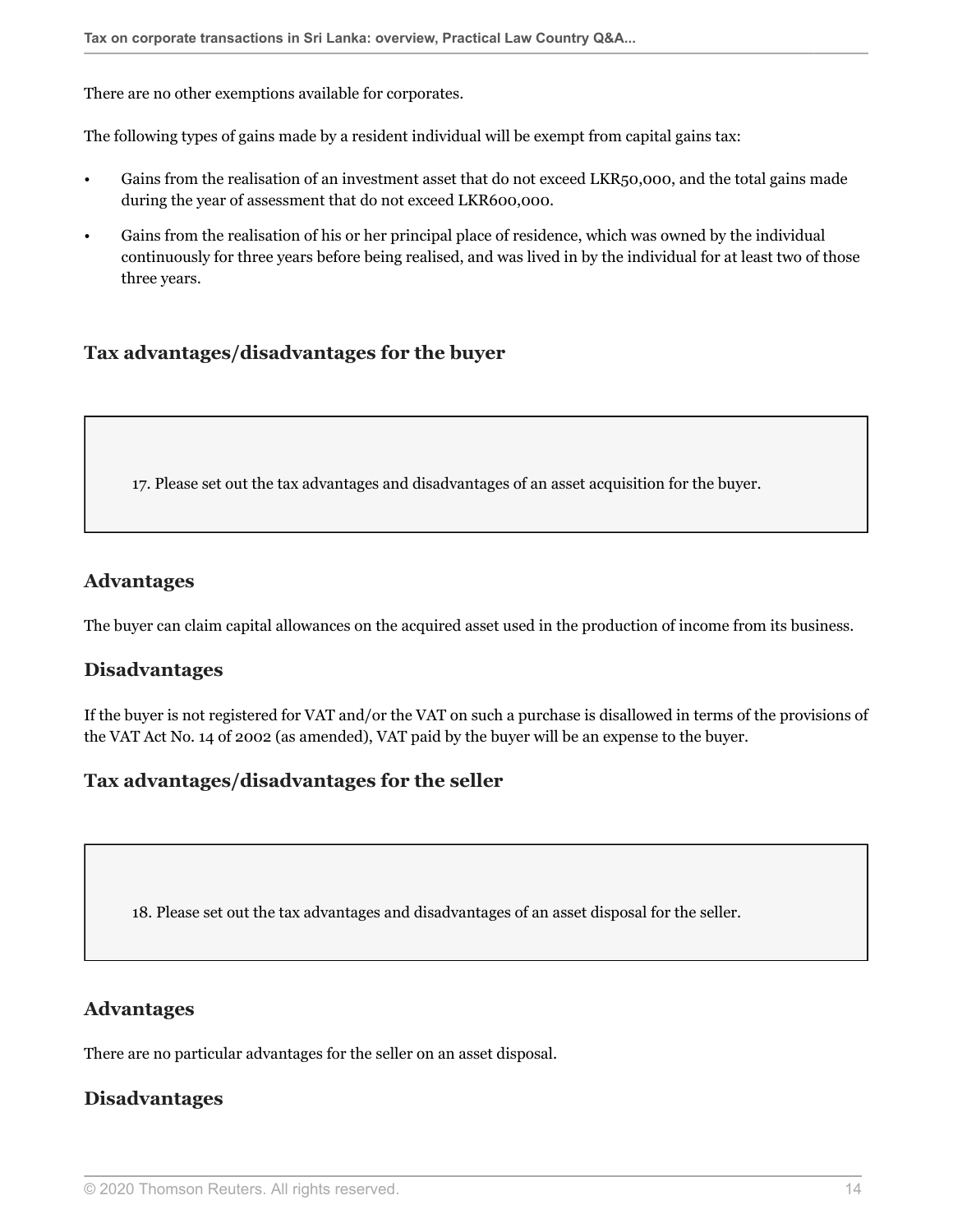The seller will lose any relief from capital allowances on the asset.

## **Transaction structures to minimise the tax burden**

19. What transaction structures (if any) are commonly used to minimise the tax burden?

There are no particular structures used to minimise the tax liability on asset acquisitions or disposals.

## **Legal mergers**

## **Taxes potentially payable**

<span id="page-14-0"></span>20. What taxes are potentially payable on a legal merger?

## **Income/capital gains tax**

As the Inland Revenue Act has recently been implemented, there are currently no specific regulations concerning the application of income/capital gains tax to the involuntary realisation of assets (for example, securities) as a result of a merger, or demerger, of a company.

## **Exemptions and reliefs**

21. Are any exemptions or reliefs available to the liable party?

No exemptions or reliefs have yet been identified (*see [Question 20](#page-14-0)*).

#### **Transaction structures to minimise the tax burden**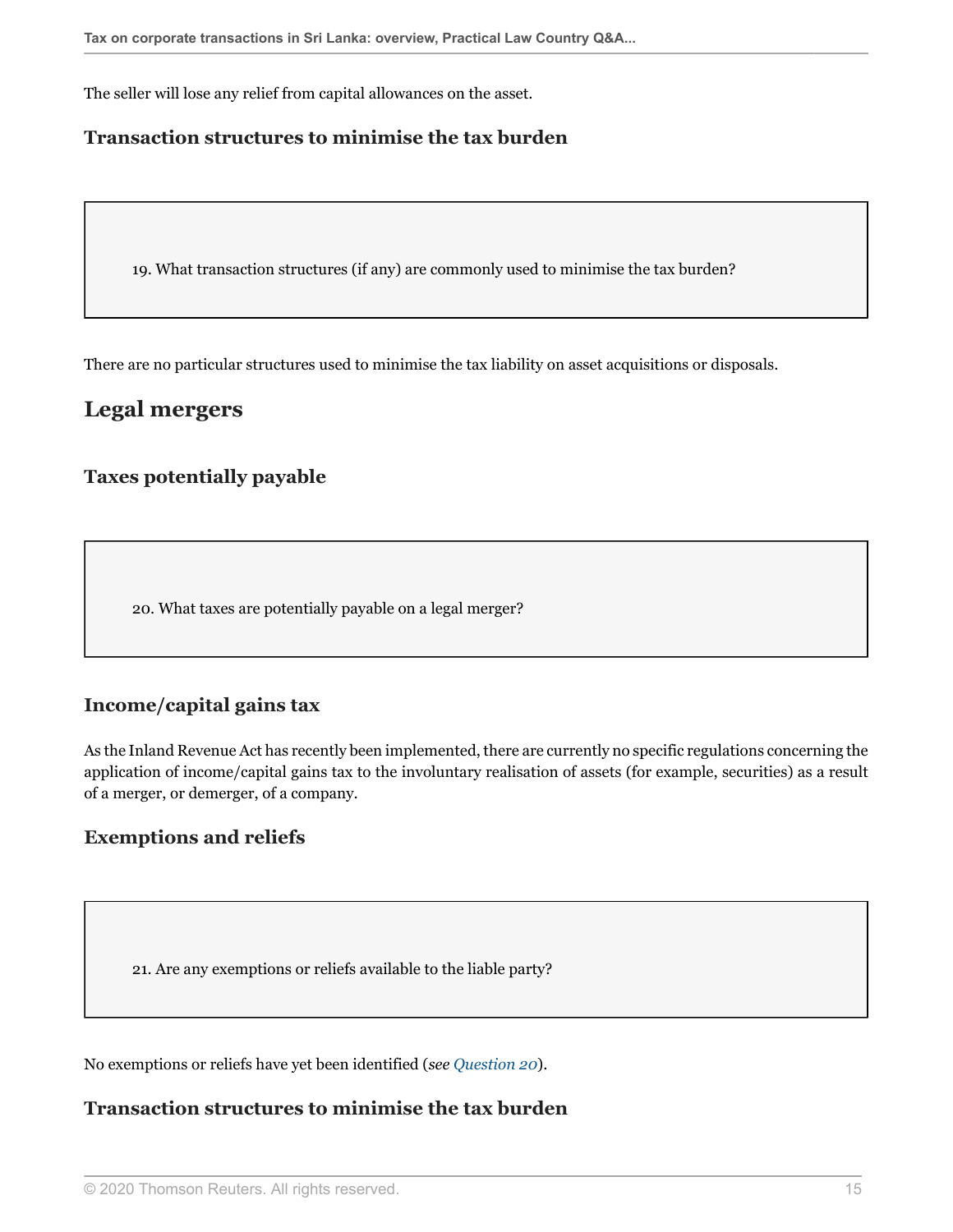22. What transaction structures (if any) are commonly used to minimise the tax burden?

Legal mergers may be considered to be tax neutral as the changes are effected by operation of law. However, in order to mitigate any tax risk, the parties may consider obtaining a private ruling from the DIR, prior to the merger.

## **Joint ventures**

#### **Taxes potentially payable**

23. What taxes are potentially payable on establishing a joint venture company (JVC)?

#### **Corporate income tax**

A JVC established in Sri Lanka will be considered as either a tax resident or a non-resident in Sri Lanka (based on the rules of residency) and subject to corporate income tax accordingly (*see Question 5, [Corporate income tax](#page-4-1)*).

#### **Capital gains tax**

Capital gains tax is payable by JVCs on gains derived from the realisation of investment assets (*see Question 5, [Capital gains tax](#page-6-0)*).

#### **VAT**

A JVC making taxable supplies in Sri Lanka exceeding the turnover thresholds will be liable to VAT at a rate of 8% or differential rates (based on the type of supply) on its supplies (*see Question 6, [Value added tax \(VAT\)](#page-7-0)*).

## **Exemptions and reliefs**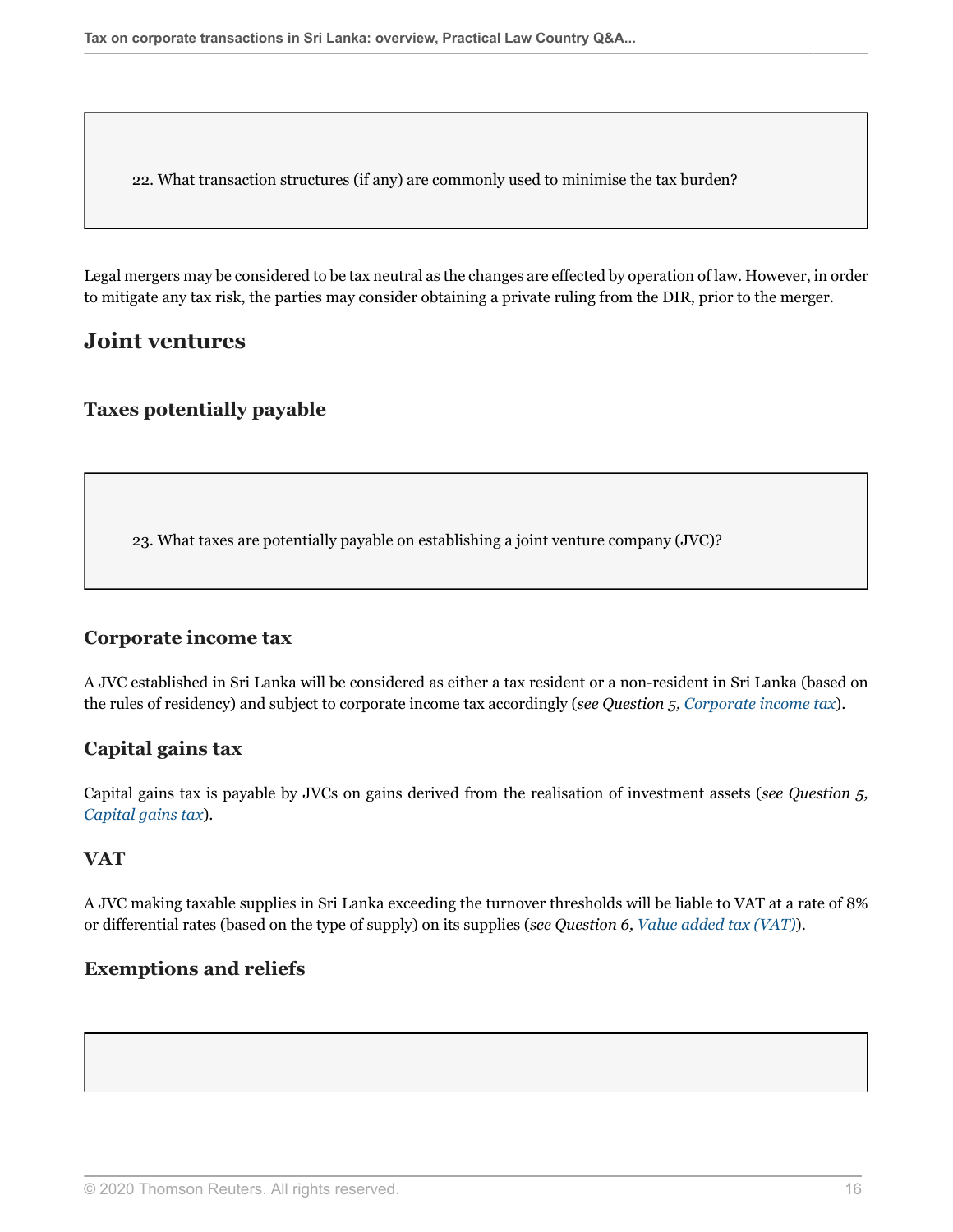24. Are any exemptions or reliefs available to the liable party?

There are no specific reliefs or exemptions applicable to JVCs.

## **Transaction structures to minimise the tax burden**

25. What transaction structures (if any) are commonly used to minimise the tax burden?

Since the tax treatment of resident JVCs is similar to those of other resident companies in Sri Lanka, there are no commonly used structures to minimise the tax burden.

## **Company reorganisations**

#### **Taxes potentially payable**

26. What taxes are potentially payable on a company reorganisation?

#### **Income/capital gains tax**

As the Inland Revenue Act has only relatively recently been implemented, there are currently no specific regulations concerning the application of income/capital gains tax to the involuntary realisation of assets (for example, securities) as a result of a company reorganisation.

However, the taxes discussed above will be applicable to any reorganisation, based on the manner in which it is carried out.

#### **Exemptions and reliefs**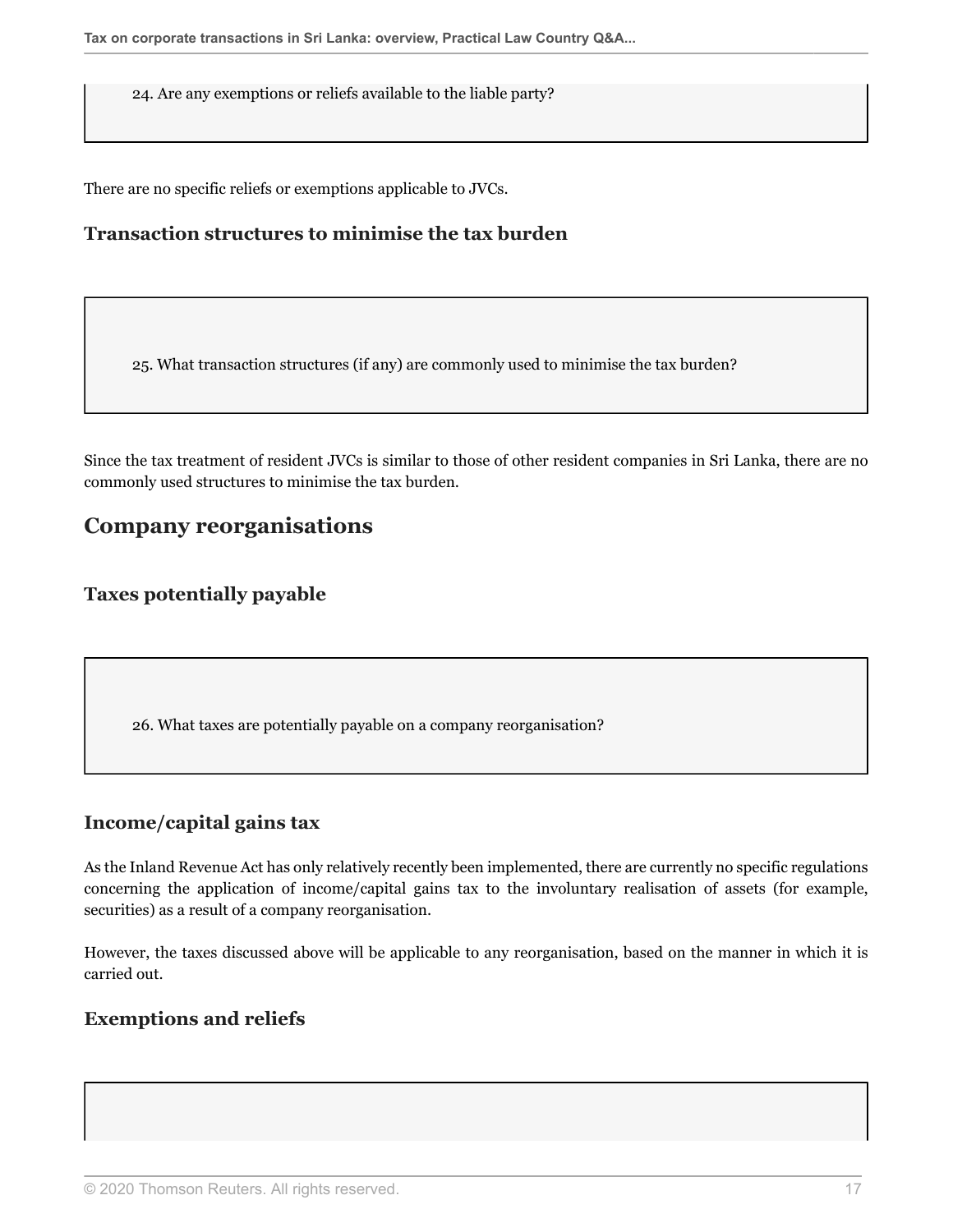27. Are any exemptions or reliefs available to the liable party?

There are no specific reliefs or exemptions applicable.

## **Transaction structures to minimise the tax burden**

28. What transaction structures (if any) are commonly used to minimise the tax burden?

We have not identified any structure which is used to minimise the tax burden.

## **Restructuring and insolvency**

29. What are the key tax implications of the business insolvency and restructuring procedures in your jurisdiction?

There are no specific underlying tax implications of business insolvency and restructuring. As part of the liquidation procedure, the company must obtain a tax clearance from the DIR.

## **Share buybacks**

## **Taxes potentially payable**

30. What taxes are potentially payable on a share buyback? (List them and cross-refer to *Questions 4* to *7* as appropriate.)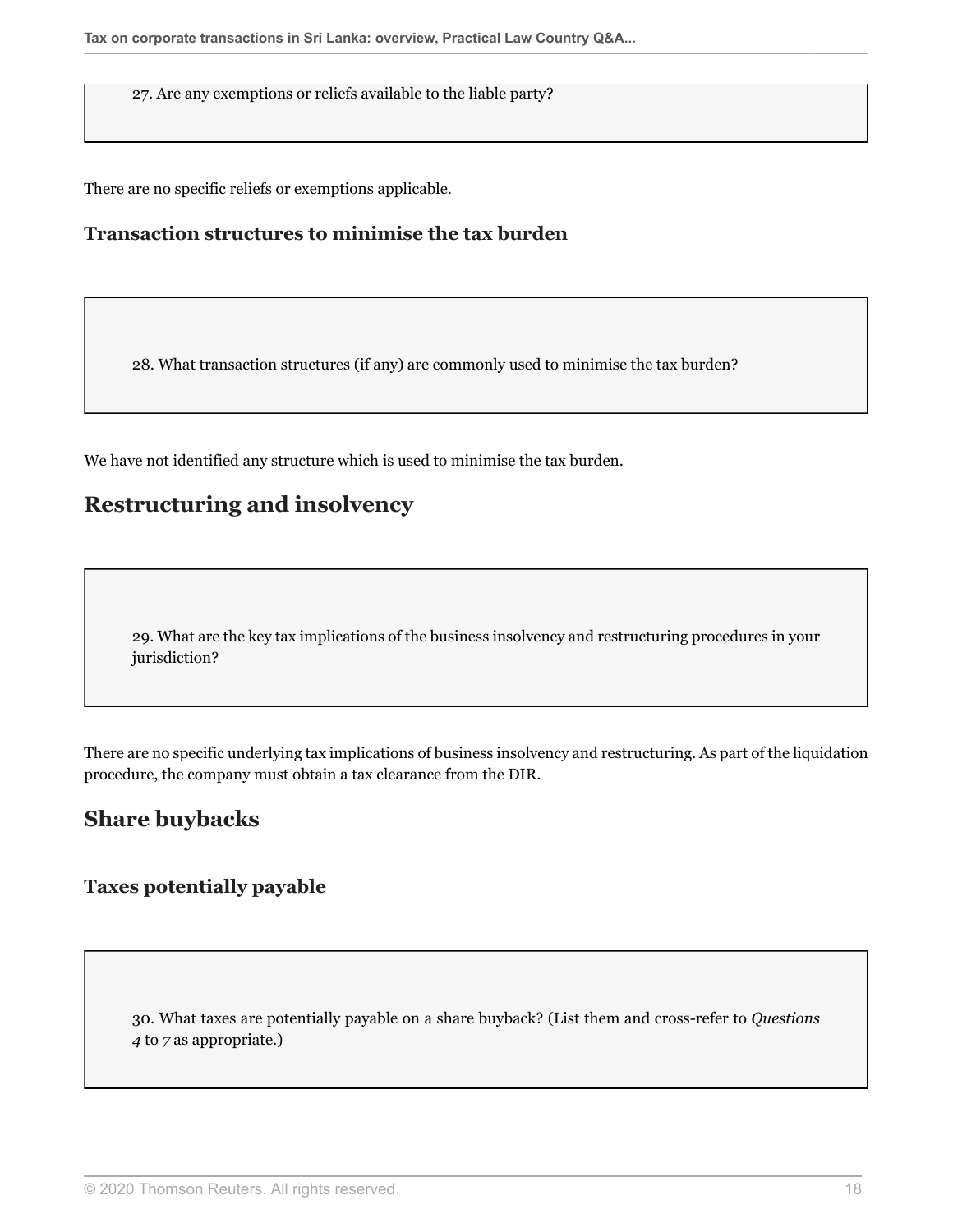#### **Withholding tax/advance income tax**

A share buyback constitutes a dividend distribution by a company, and therefore the tax treatment applicable to dividends will be applicable to a payment derived by a member from a company (*see [Question 9](#page-9-0)*).

#### **Exemptions and reliefs**

31. Are any exemptions or reliefs available to the liable party?

There are no specific exemptions or reliefs available for share buybacks. However, the exemptions or reliefs that apply to dividends may be applicable.

#### **Transaction structures to minimise the tax burden**

32. What transaction structures (if any) are commonly used to minimise the tax burden?

We have not identified any particular structures which are used to minimise the withholding tax/advance income tax payable on share buybacks.

## **Private equity financed transactions: MBOs**

#### **Taxes potentially payable**

33. What taxes are potentially payable on a management buyout (MBO)?

There is no specific tax treatment for MBOs. An MBO will be treated as a share acquisition of the company. Hence, the tax treatment will be similar to a share transaction (*see [Question 10](#page-9-1)*).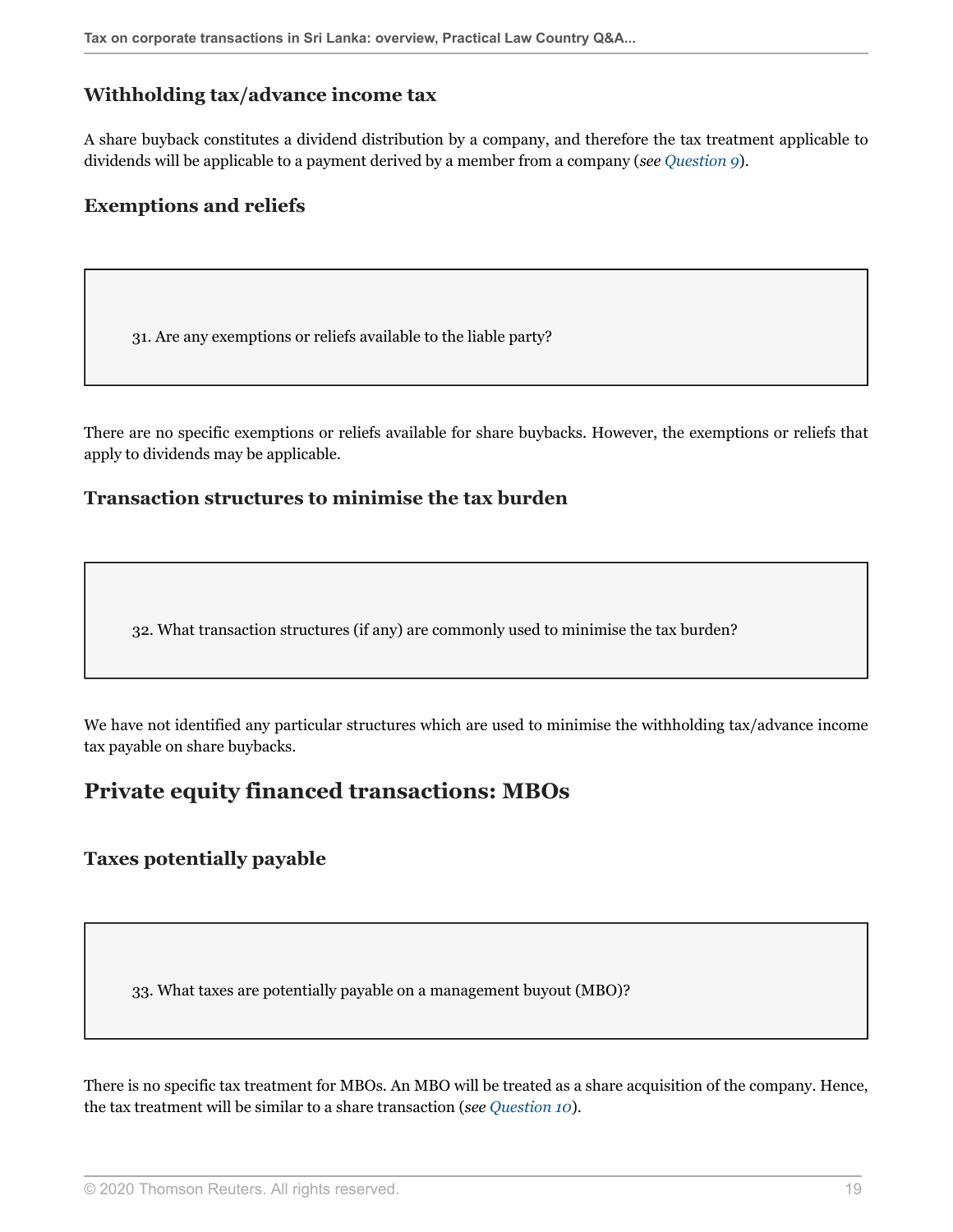## **Exemptions and reliefs**

34. Are any exemptions or reliefs available to the liable party?

There are no specific exemptions or reliefs available for MBOs. However, the exemptions or reliefs applicable to share dealings will be applicable (*see [Question 11](#page-10-0)*).

#### **Transaction structures to minimise the tax burden**

35. What transaction structures (if any) are commonly used to minimise the tax burden?

There are no particular structures used to minimise the tax liability on share acquisitions or disposals.

## **Reform**

36. Please summarise any proposals for reform that will impact on the taxation of corporate transactions.

The Inland Revenue Act came into effect on 1 April 2018 and proposed amendments to the same are currently being implemented based on decisions made by the Cabinet of Ministers of Sri Lanka, and published by way of public notices issued by the DIR. The formal amendments to the Inland Revenue Act, and the relevant regulations and procedures that need to be followed by taxpayers, are currently pending.

**Contributor profiles**

#### <span id="page-19-0"></span>**Inshira Hanifa**